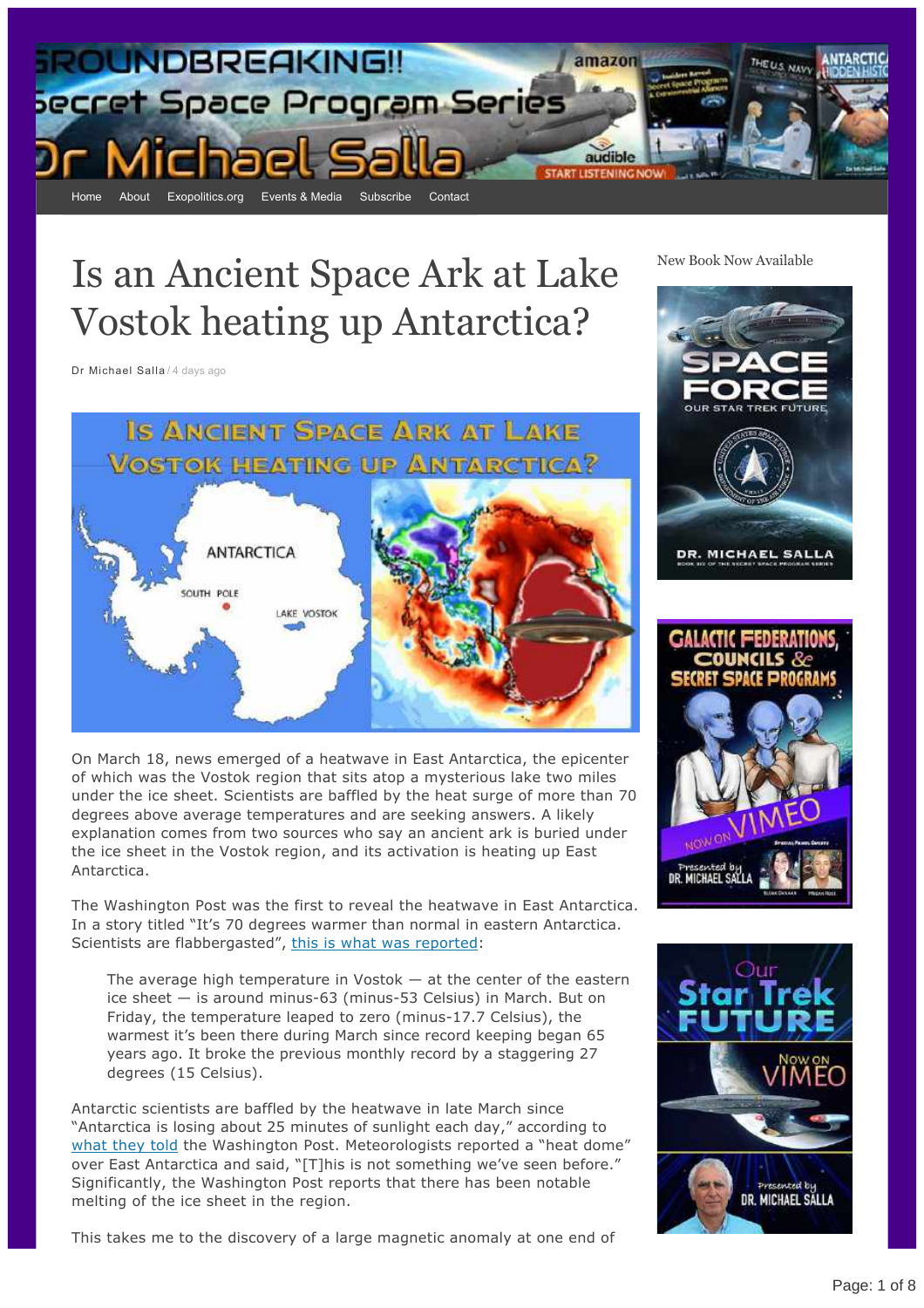Lake Vostok as first reported in *[The Antarctic Sun](https://antarcticsun.usap.gov/pastIssues/2000-2001/2001_02_04.pdf)* on February 4, 2001. The anomaly's size was 65 by 46 miles (105 by 75 km) according to scientific measurements. Veteran NASA researchers Richard Hoagland and Mike Bara [soon after proposed](https://web.archive.org/web/20120103015714/https:/enterprisemission.com/antarctica.htm) the anomaly may in fact be a buried city.



Radar Image of Lake

*Ground penetrating radar image of lake under Vostok base with magnetic anomaly*

Since 2001, there have been [multiple sources that claim](https://exopolitics.org/possible-new-source-on-discovery-of-frozen-city-under-antarctic-ice/) they have visited or been briefed about an ancient city or large alien motherships buried under the ice sheets either at Lake Vostok or other areas in Antarctica.

What could be driving the heatwave and heat dome over East Antarctica? Is it connected to the magnetic anomaly at Lake Vostok two miles under the ice sheet?

While meteorologists struggle to give a conventional explanation, they admit to being baffled by what is happening. There is another nonconventional explanation for what is driving the heatwave in east Antarctica — a space ark buried under the Vostok region that has begun activating!

On March 29, I was contacted by Jean Charles Moyen, who is a French contactee and secret space program insider that I've [interviewed previously](https://exopolitics.org/20-years-back-with-the-french-secret-space-program/) for Exopolitics Today. Jean Charles is a filmmaker working on the sequel to his first "fiction based on fact" movie, [South Shore Origin](https://vimeo.com/ondemand/southshoreorigin/337448023). In his email message, Jean Charles reported a teleportation experience first to Ireland, where he met Elena Danaan. He next went with her to a Galactic Federation of Worlds mothership in Earth orbit, and finally traveled to Lake Vostok, Antarctica.



Rise of Red Dragon Book



Enter your email address to follow this blog and receive notifications of new posts by email.

| Follow |  |  |
|--------|--|--|
|        |  |  |

Available on Amazon!



USAF SSP Book



Antarctica's Secrets Revealed!

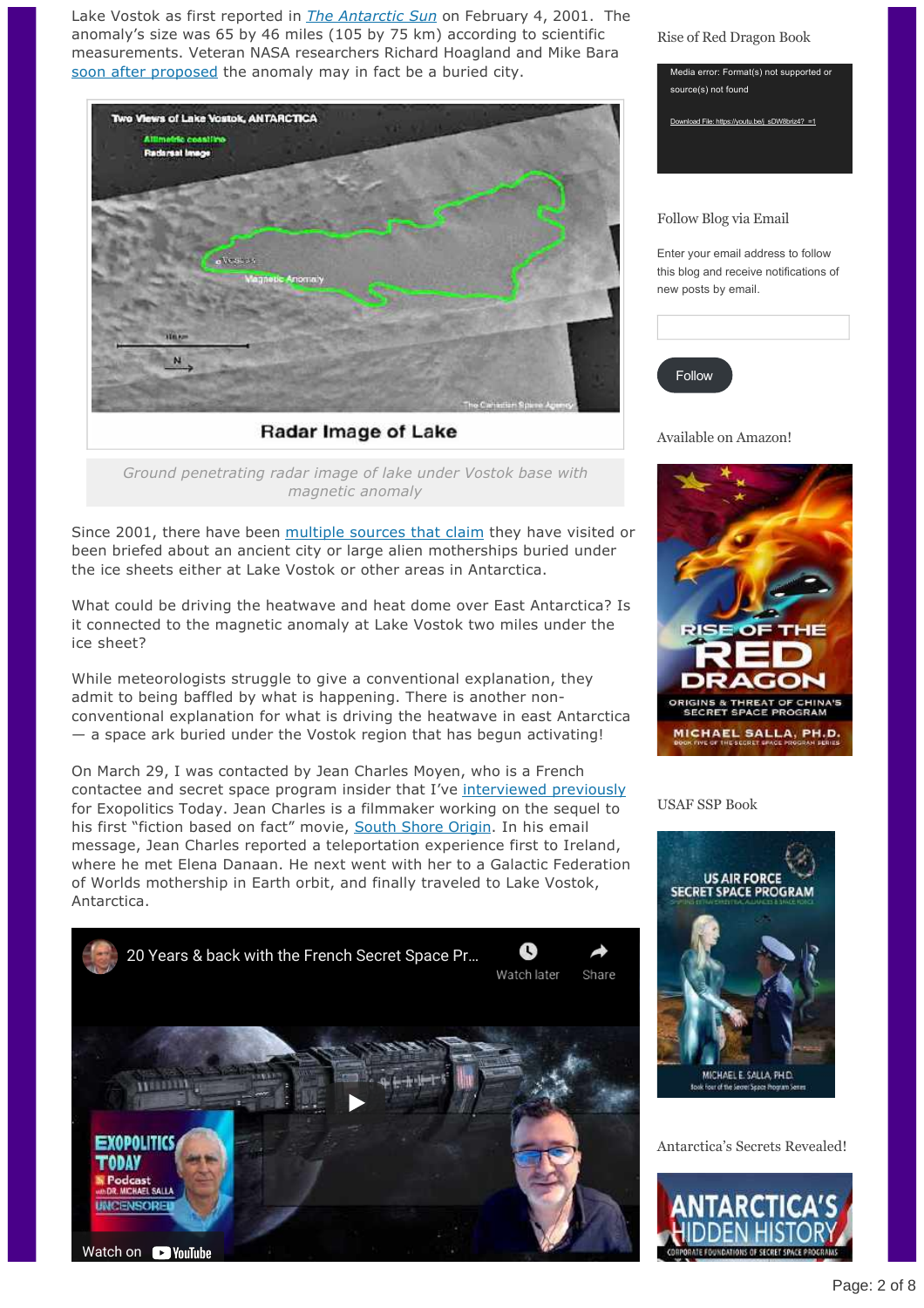Here is how he summarized it all:

Monday, March 28, 3:33 a.m. Here is what I experienced!!!

Last night I was working on South Shore Origin 2, I got up to lie down on the couch in my office because my head was spinning (too much computer probably) and all of a sudden I felt myself go into the couch and I passed out.

When I opened my eyes, I found myself in the path of the other time in Ireland, and I heard, remember, remember…and I saw the same scene again but until the end without interruption !!! Elena was holding my hand and said, I'm going to introduce you to the family and then I saw the next part…

I felt tingling all over my body exactly the same sensation as when you sleep on your arm and the blood comes back in it. You know that scary tingling sensation. Suddenly I was up in a ship, in a big control room with a huge view of space and Elena was next to me and she said to me, you saw, it's beautiful the view, I like to come here, it relaxes me to see the earth like this, it calms me. And there in the middle stood Melanie [Jean Charles's wife] in a silver tight suit! Who said you were surprised to see me here, honey !!!! Elena and I have known each other for a long time and we are friends, but I'll let you continue your visit and she teleported herself!!!!

And then someone came up behind us, I instantly felt his energy, and the hairs on my arms stood up as if electrified. I turned around and saw a man in a uniform with shoulder pads, almond shaped eyes of a very luminous lagoon color and beautiful blond hair that looked like an angel as in the Bible, there was no flaw on his face, it was disturbing to see the perfection of his features. He smiled at me and I heard in my mind relax, my friend you know who I am and he came closer and put his fingers in a triangular shape on my forehead and temples and I found myself surrounded by translucent blue ice, I said: where are we? He told me under Antarctica, precisely under the lake Vostok, where there is an ark.

And I turned around and Elena was there in a tight-fitting suit that pulsed a kind of bluish energy with heat to regulate your temperature, I had no suit but I had the same bluish energy around me. And I said but why are we here…and I heard, because you are all the keys to the awakening of humanity.

And suddenly I felt myself being pulled backwards as if I was falling into a hole and I woke up with a start with my heart pounding in my chest it was precisely 3:33.

After receiving Jean Charles's startling information, I contacted Elena Danaan to see if she or Thor Han had any info about Lake Vostok and what Jean Charles had experienced. The response from Thor Han to my inquiry was stunning, and gave critical information that explains the heatwave and melting ice in the Vostok region:

#### **LAKE VOSTOK**

### March 29, 2022

The civilization who left technology under the melting ice of Antarctica wasn't from Nataru [Milky Way Galaxy]. There were ancient times when the climate of this planet was different, when the magnetic poles were located in a different place. The land was green and fertile and the climate was warm, in the land you call now Antarctica. An important colony was settled there. They were of the Pa-Taal. They lived in peace and prosperity. It was a great civilization, told about in your ancient tales as a lost continent. In truth, it was never lost but forgotten, under



| Search |  |
|--------|--|
| Search |  |

#### All Books at Amazon



ExoNews TV



[Follow on Facebook](https://www.facebook.com/DrMichaelSalla)

[Follow on Facebook](https://www.facebook.com/DrMichaelSalla)

Follow me on Twitter

#### [My Tweets](https://twitter.com/michaelsalla)

Translate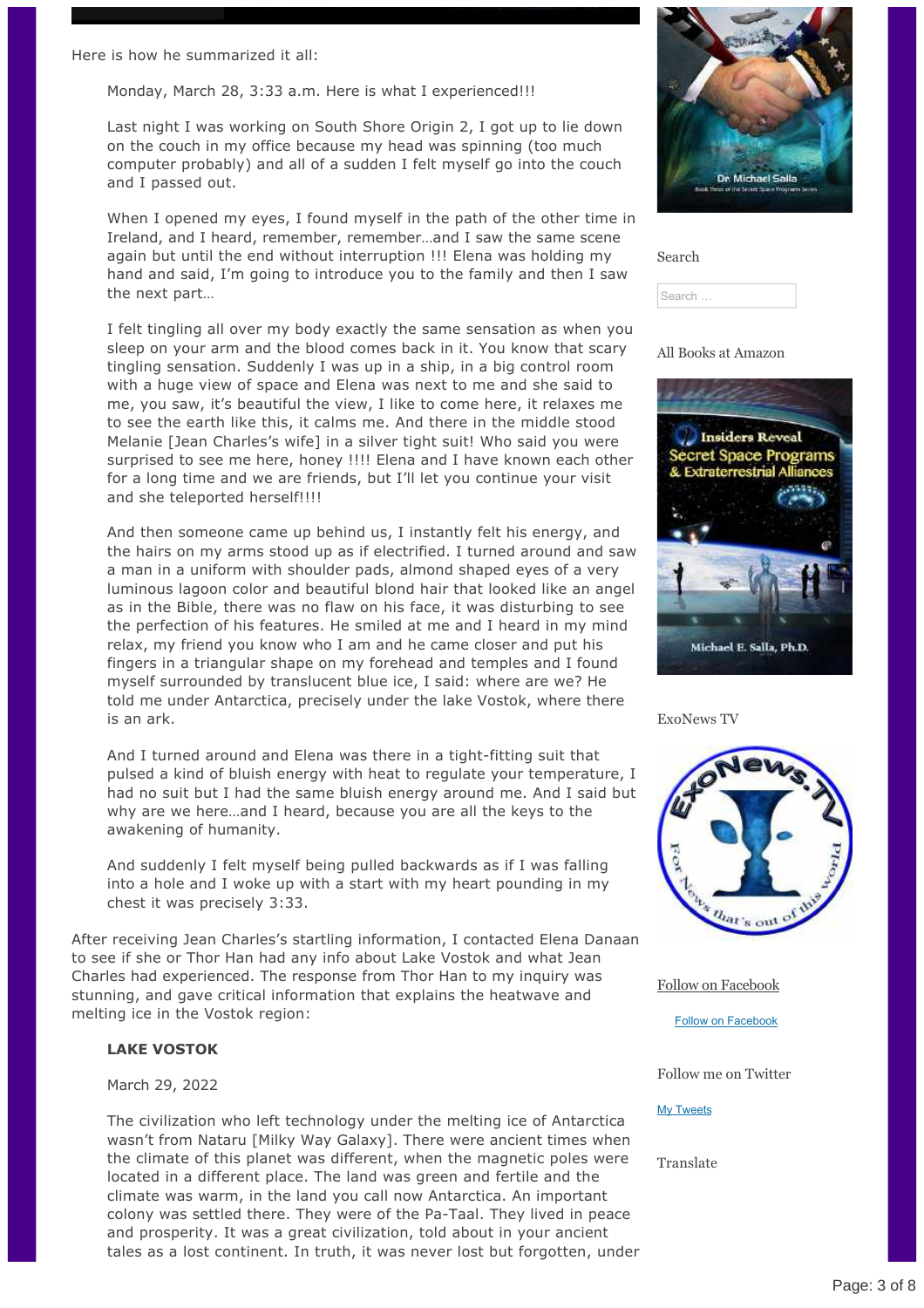the ice, for a reason. They left gifts, large crafts and structures in the subterranean web of heated caverns. The structures under Lake Vostok were known from a long time by your scientists working in the secret programs. The Earth Alliance knew, and it was the bait to bring financial elites down to Antarctica for the last meeting. They never saw the Arks, they were never taken there. But this is another story. The ark under Vostok Lake is part of a much larger structure of halls and temples. A powerful pyramid generator is also there. None could activate it. Yet.

Thor Han appears to be describing an ancient civilization such as Atlantis, which has long been rumored to be buried under the ice sheets after the last cataclysmic earth changes occurred 11,600 years ago. A book by researchers Rand Flem-Ath and Rose Flem-Ath, *Atlantis beneath the Ice: The Fate of the Lost Continent* [\(2012\), presents compelling evidence for such a claim.](https://www.amazon.com/Atlantis-beneath-Ice-Fate-Continent/dp/1591431379/ref=sr_1_1?crid=4CP8K98Z0J89&keywords=Atlantis+under+the+ice&qid=1648636452&s=books&sprefix=atlantis+under+the+ice%2Cstripbooks%2C89&sr=1-1)



In addition, Thor Han refers to recent meetings held in Antarctica where the [Cabal \(aka Deep State leaders\) secretly traveled to negotiate](https://exopolitics.org/cabal-leaders-go-to-antarctica-to-surrender-to-extraterrestrials-earth-alliance/) with the Earth Alliance and the Galactic Federation about their future. The cabal reneged on whatever deal was reached and continue to cause chaos on Earth as evidenced by current global events.

Thor Han continued his update:

Not only the Earth Alliance and the Nataru Alliance knew about it, but also the enemy. The Ciakahrr stormed and took the place under Vostok, hoping to crack the codes of this technology. They welcomed the humans of the Nazi group, that you call the Fourth Reich, to help decrypting this technology. Were you thinking that they accepted human colonies there in Antarctica for no reason? What do you think they were getting in exchange for technology and weapons? DNA. The Ciakahrrs knew DNA was the key to activate these power structures. But even though they looked into finding the right DNA frequency codes, they never succeeded to activate these structures.

The Intergalactic Confederation has more than one safety lock on these structures, and what comes with DNA is Consciousness. The body envelope and the inhabiting soul need to be of the same frequency, and the person needs to be alive and conscious, and know what to do, how to activate the commands and unlock the portals. You need the knowledge that goes with the tools. You cannot kill someone and only use their DNA sample, because it needs to be inhabited by consciousness. By an original soul part of the Seeders, who have this knowledge. Bodies are also there in stasis, and they were found a long time ago. But their genetic material isn't enough, because the soul has gone, and awaits to come back.

Now, the ice is melting, to reveal in plain sight the secrets we liberated, for you.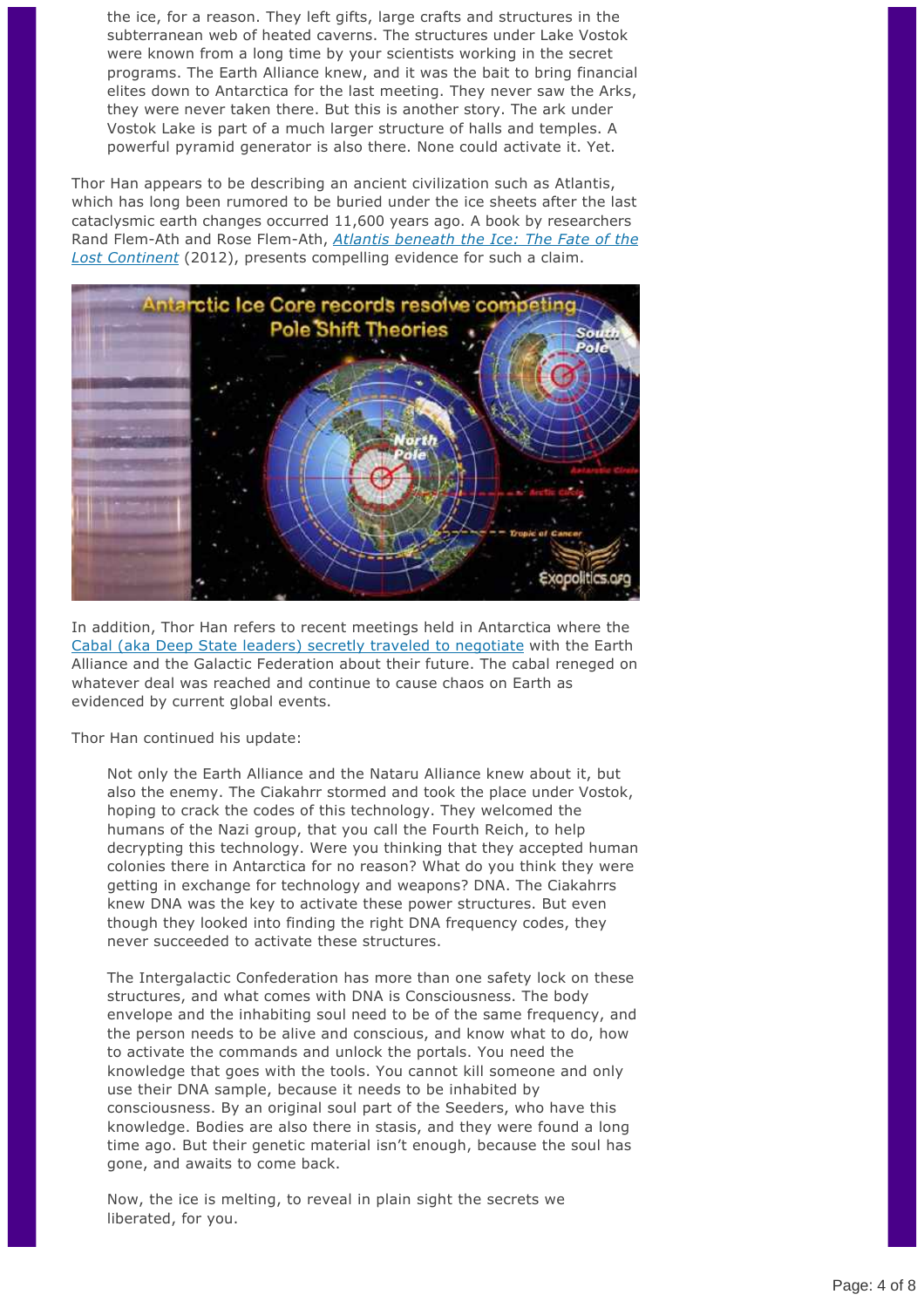[I have earlier reported on my US Army source JP who has traveled to arks on](https://exopolitics.org/china-us-explore-crashed-alien-spacecraft-found-by-yutu-2/) the Moon and under the [Atlantic Ocean,](https://exopolitics.org/giant-et-space-ark-under-atlantic/) where a multinational team drawn from the US, China, and Russia has been researching the ancient arks. JP confirmed that the arks are activated by the DNA of a select number of individuals.

Consequently, it is very plausible that the Draco Reptilians, aka Ciakharr, used the Nazis to get access to human DNA they could use to activate the arks. In addition, [JP has revealed](https://exopolitics.org/atlantic-space-ark-rescue-mission/) that the activating arks are releasing a tremendous amount of heat, quickly warming up the surrounding environment.



In a voice communication received on March 29, Elena confirmed that she had been taken to Lake Vostok with Jean Charles in the early morning of the previous day:

This is now the explanation why I wasn't allowed to remember this moment because it was meant that Jean Charles remembers. I think it's a good strategy that they scatter information, not always the same person you know. I find it very good. Then there was a lot of also holographic projection around Jean Charles to show him, make him confident and settled in the project … Melanie was there as well to make him confident, but I was really there and with him, and I remember now, but he was meant to be the one to remember first because as Thor Han always says, remembering is activating. So now we can confirm about Lake Vostok.

Elena's confirmation shows that the Galactic Federation is now taking at least two individuals to visit the space arks, witness the contents, and report their experiences to the world.

In a follow-up message from Jean Charles on March 29, he explains being taken on a second trip to Lake Vostok earlier in the morning of that day:

This night, I found myself in the same place under Lake Vostok, but this time I was inside a structure. It was the Ark. Everything was purified inside, no screws, nor bolts, nothing. It looked like tungsten but translucent. I was in the center, and in the middle, there was a kind of sphere which turned very luminous. They would have said a ball of bluish plasma which gave off a lot of heat by emitting a crystalline noise and around was laid out in a geometrical form resembling a star … tubes in which there were beings in stasis.

I approached one of the tubes, and when I approached, it reacted by lighting up, as if my presence triggered it. I felt in connection with the material of the vessel. The structure seemed alive. I could see the appearance of the being in the tube, he was tall, and his skin had bluish reflections. He was wearing a kind of midnight blue suit without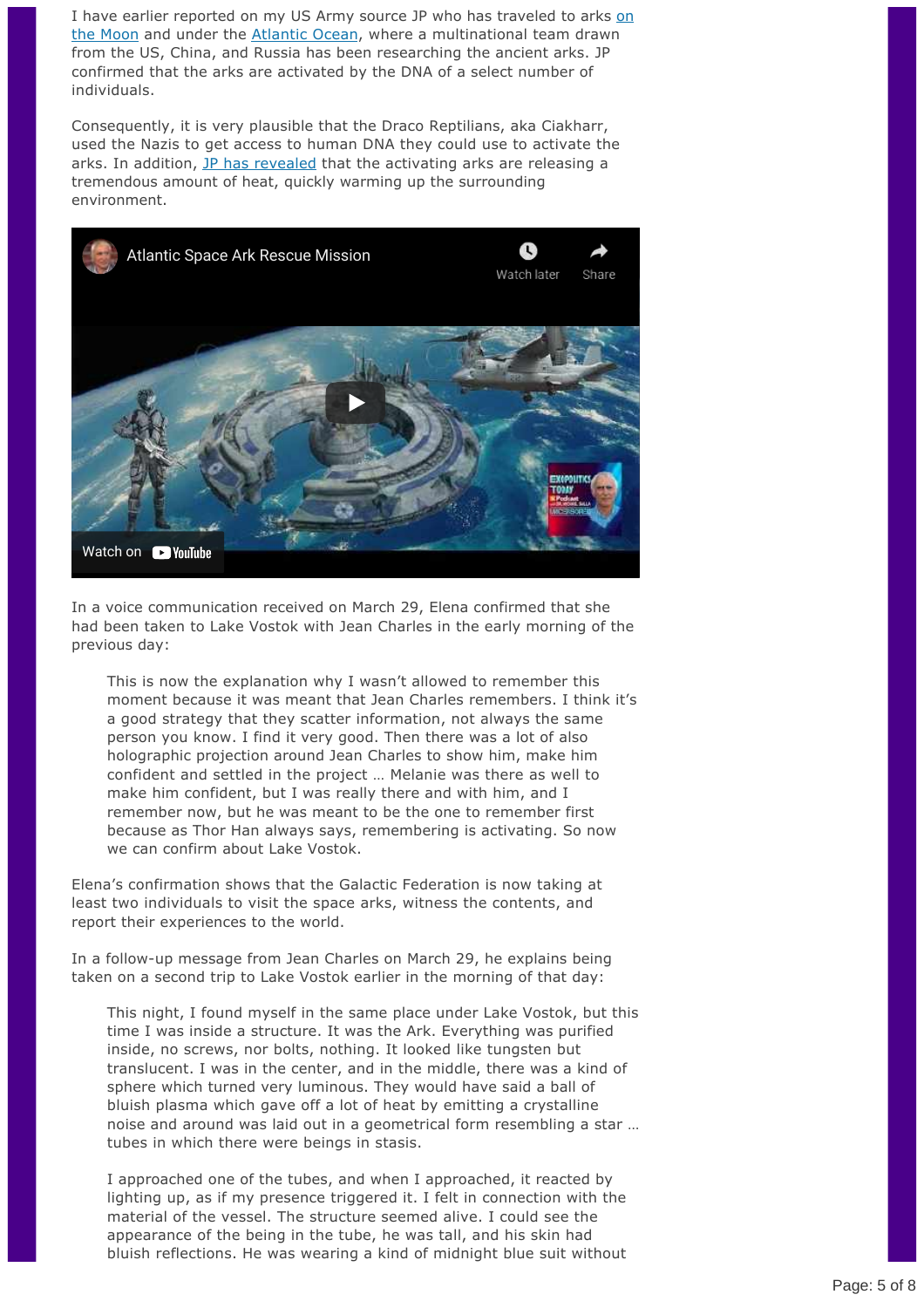any seams. There was a symbol on the suit representing a triangle with a constellation inside. And I heard a voice coming out of nowhere saying to me, "you have been chosen," it was the same sentence that the Mantis [being] had said to me as a child when she put her paws on my shoulder, you remember, during the test of fear with the other children? Many of them had failed except me. Well, it was the same voice. I approached a tube, and it lit up very brightly, and I woke up suddenly and on the alarm clock it was 5:55.

bluish reflections. He was wearing a kind of midnight blue suit without

Jean Charles's information matches what JP said he had encountered during [his two trips to the submerged Atlantic space ark. He described a blue ball](https://exopolitics.org/giant-et-space-ark-under-atlantic/) of liquid (plasma) in one large room, which was a portal to other space arks. In addition, he witnessed many crypt-like structures whose contents were not seen by JP, but he said he was briefed that they radiated friendly energy.

[In addition, in an upcoming update from "Oona", a representative of the 24](https://exopolitics.org/part-2-cabal-leaders-go-to-antarctica-to-surrender-to-extraterrestrials-earth-alliance/) Seeder Races (aka Intergalactic Confederation), it will be confirmed that the sleeping giants are starseeds currently incarnated on Earth. Elena plans to soon reveal this fascinating update.

In conclusion, the experiences released by Jean Charles Moyen and Elena Danaan, when combined with the earlier revelations from JP, all suggests that an ancient ark is activating and warming up the Vostok region and the rest of East Antarctica. Furthermore, the ancient ark is almost certainly linked in some way to the large magnetic anomaly discovered at one corner of Lake Vostok back in 2001.

The record temperatures in East Antarctica recently reported by the Washington Post suggest the heating up process caused by the activating ark(s) is unstoppable. It therefore is only a matter of time before the world will be confronted by indisputable physical evidence of an ancient Atlantean civilization buried under Antarctica, and the existence of large space arks buried in Antarctica and other locations around the planet.

What will be even more exciting for the general public and many readers in particular is the revelation that the ['sleeping giants](https://exopolitics.org/sleeping-giants-in-stasis-chambers-ready-to-awaken-whistleblower-claims/)' in the space arks are human starseeds currently living normal lives on Earth. These starseeds are destined to awaken to their DNA or "soul" connection to the hibernating crews of the activating space arks through dreams, visions, and eventually physical travel there as happened with both Jean Charles Moyen and Elena Danaan.

# **A video version of this article is on [YouTube](https://youtu.be/ijXavoCEaqQ) & [Rumble](https://rumble.com/vz8n13-is-an-ancient-space-ark-at-lake-vostok-heating-up-antarctica.html)**

# **Audio Podcast on [Apple,](https://exopolitics.us5.list-manage.com/track/click?u=a4581053309d2403fb8a2bb63&id=c88906e3c4&e=509f126852) [Spotify,](https://exopolitics.us5.list-manage.com/track/click?u=a4581053309d2403fb8a2bb63&id=3882141ce6&e=509f126852) or [Google](https://exopolitics.us5.list-manage.com/track/click?u=a4581053309d2403fb8a2bb63&id=b0b83bb9db&e=509f126852)**

© Michael E. Salla, Ph.D. [Copyright Notice](http://exopolitics.org/copyright-notice/)

Many thanks to Jean Charles Moyen and Elena Danaan for permission to publish their email communications. Jean Charles Moyen's movie "South Shore Origin" is [available on Vimeo here](https://vimeo.com/ondemand/southshoreorigin/337448023). Elena Danaan's [website is here](https://elenadanaan.org).

**Note**: On April 9 I will be holding my next webinar on "ET Seeders, Space Arks, and the Great Reveal" where I describe the history of space arks and the 'Seeders' and why their recent arrival is triggering the arks activation, which in turn will lead to incredible revelations about humanity's origins and connections to extraterrestrial life. [Click here](https://exopolitics.org/et-seeders-space-arks-the-great-reveal/) or banner below for more info.

# **Related Articles/Podcasts**

- [Buried Ukraine space ark in Kherson activates so Russia takes over](https://exopolitics.org/buried-ukraine-space-ark-in-kherson-activates/)
- [Atlantic Space Ark Rescue Mission](https://exopolitics.org/atlantic-space-ark-rescue-mission/)
- [Joint US China Mission to Giant ET Space Ark under Atlantic Ocean](https://exopolitics.org/giant-et-space-ark-under-atlantic/)
- [Joint US China missions sent to crashed alien spacecraft discovered by](https://exopolitics.org/china-us-explore-crashed-alien-spacecraft-found-by-yutu-2/) Yutu 2
- [French SSP Insiders Speak Out](https://exopolitics.org/french-ssp-insiders-speak-out/)
- [20 Years & back with the French Secret Space Program](https://exopolitics.org/20-years-back-with-the-french-secret-space-program/)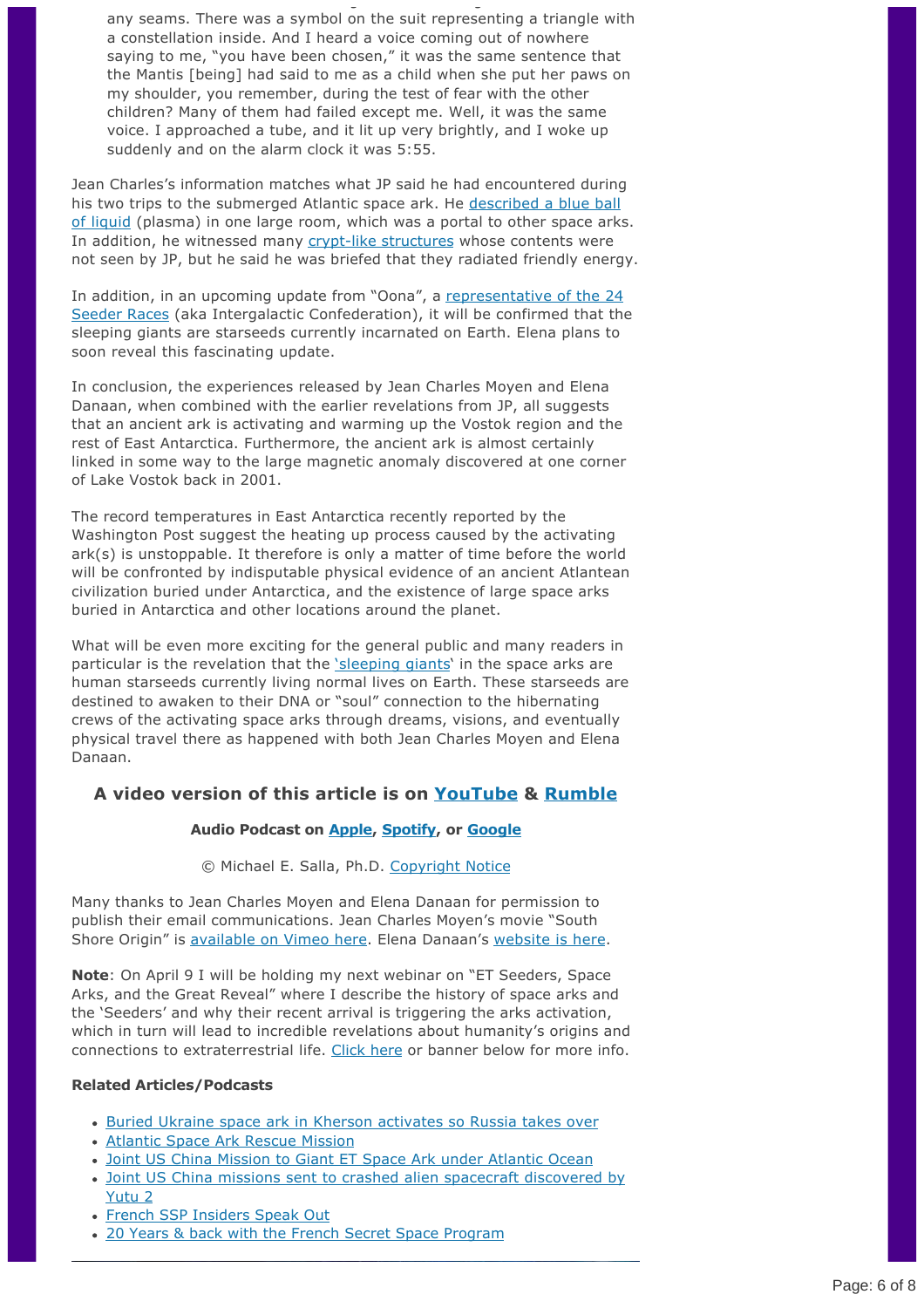



[April 1, 2022](https://michaelsalla.com/2022/04/01/is-an-ancient-space-ark-at-lake-vostok-heating-up-antarctica/) in [Exoarcheology,](https://michaelsalla.com/category/exoarcheology/) [Featured](https://michaelsalla.com/category/featured/). Tags: [Antarctica,](https://michaelsalla.com/tag/antarctica/) [Atlantis](https://michaelsalla.com/tag/atlantis/), [Lake Vostok](https://michaelsalla.com/tag/lake-vostok/), [space ark](https://michaelsalla.com/tag/space-ark/)

#### Related posts



Ancient Space Arks [Activate with arrival of](https://michaelsalla.com/2022/01/08/ancient-space-arks-activate/) Intergalactic Confederation Fleet



Narenda Modi & Restoring India's [Ancient Vedic Science:](https://michaelsalla.com/2021/02/16/narenda-modi-restoring-indias-ancient-vedic-science-vimanas-genetic-supersoldiers/) Vimanas & Genetic Supersoldiers

[← Remote Viewing Ceres Super soldiers & Mars](https://michaelsalla.com/2022/03/29/remote-viewing-ceres-super-soldiers-mars-insectoid-war/) **Insectoid War** 

Buried Ukraine space

so Russia takes over

# Leave a Reply

Enter your comment here...